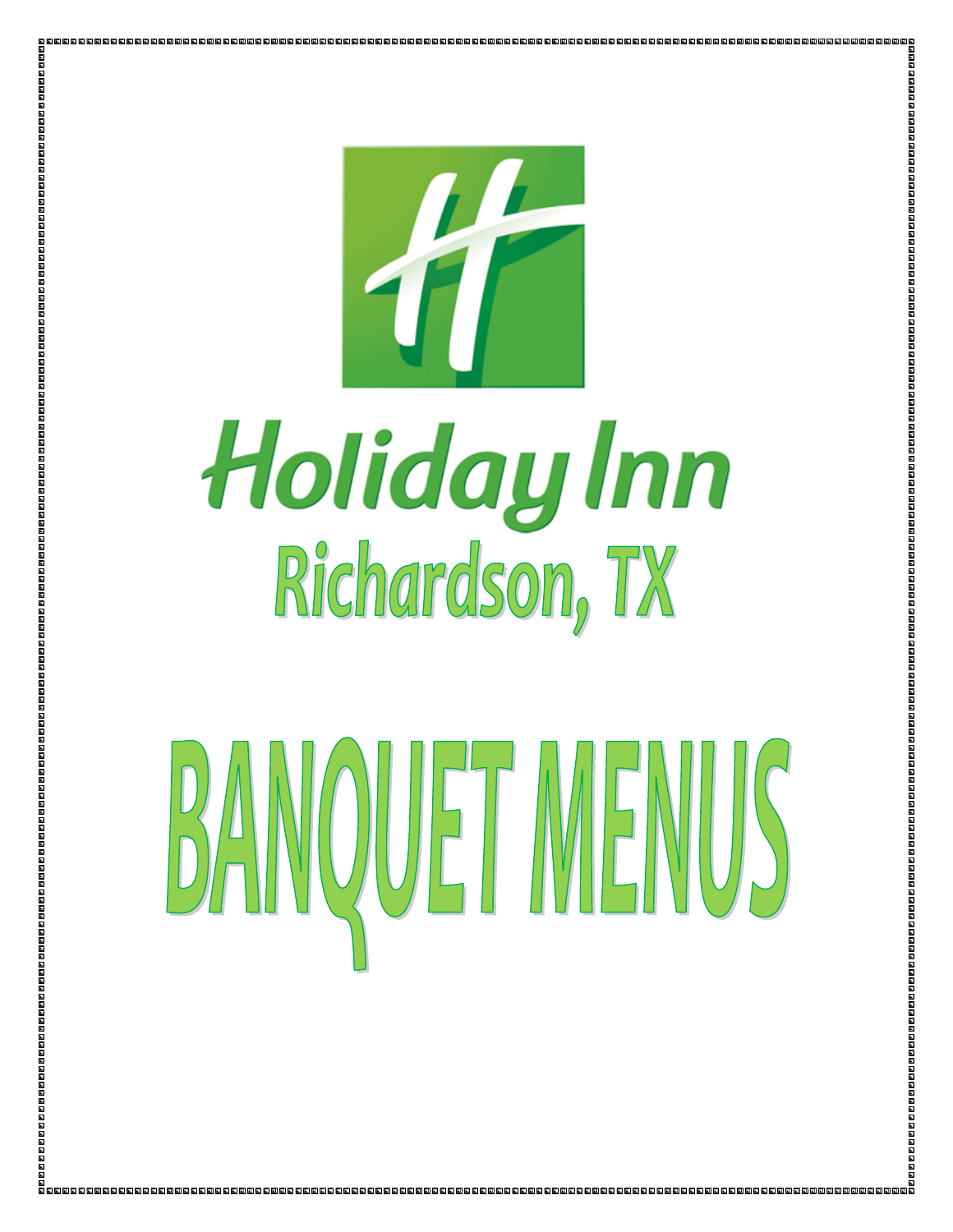

# *The Perfect Meeting Maker Package*

### **Morning**

Orange and Apple Juice Assorted Danish and Muffins Coffee and Hot Tea

### **Mid-Morning**

Refresh Coffee Assorted Sodas Bottled Flavored and Mineral Waters

### **MONDAY – FRIDAY CHEFS CHOICE LUNCH BUFFET**

(With separate seating in Austin's Grill or adjoining lounge with a minimum of 30ppl. and or consumed in the meeting room itself) Chef's choice Buffet including a Tossed Salad with Ranch and Italian dressings Choice of **ONE** Entrée (Chicken or Beef), Vegetarian Pasta, Mixed Vegetables, Chefs Choice of **ONE** Starch Warm Rolls and Butter Ice tea (Coffee upon request) Chef's Choice Dessert

### **Mid Afternoon**

Assorted Sodas Bottled Flavored and Mineral Waters Assorted Cookies and Brownies **\$27.95++pp**

### **Creative Breaks:** Minimum of 10 people

### **The Executive Continental @ \$8.95++pp**

Assorted Fruit Juices Assorted Danish and Muffins Croissants with Assorted Jellies Coffee and Hot Tea *Add Fresh Seasonal Fruit \$ 2.00++pp*

### **The Cookie Crumble @ \$7.95++pp**

Assorted Sodas and Bottled Waters Assorted Oven Baked Cookies Frosted Brownies

### **The Fiesta Break @ \$12.95++pp**

Assorted Sodas and Bottled waters Taco Bar with Beef, Tomato, Lettuce and Cheese Quesadillas with Guacamole and Sour Cream, Tortilla Chips with Salsa

### **The Chocolate Fondue Break @ \$14.95++pp**

Dip Banana, Strawberry or Pineapple on a Skewer in a flow of Warm Chocolate from our Chocolate Fountain

### **Health Nut Break @ \$9.95++pp**

Fresh Made Lemonade Bottled Waters Fresh Seasonal Fruit with Vanilla Yogurt Dip Assorted Nutri Grain and Granola Bars

### **Home Run Break @ \$8.95++pp**

Assorted Sodas Popcorn, Pretzels and Mixed Nuts Nacho Chips with Jalapeno Cheese Dip

### **Ball Park Break \$8.95++pp**

Hot Dogs with Mustard, Mayo, Ketchup, Onions, Relish and Shredded Cheese Potato Chips, Warm Jumbo Pretzels

### **The Pizza Party @ \$11.95++pp**

Assorted Sodas and Bottled Waters Sliced Large Meat and Vegetarian Deluxe Pizzas Inferno Hot Wings, Vegetable Tray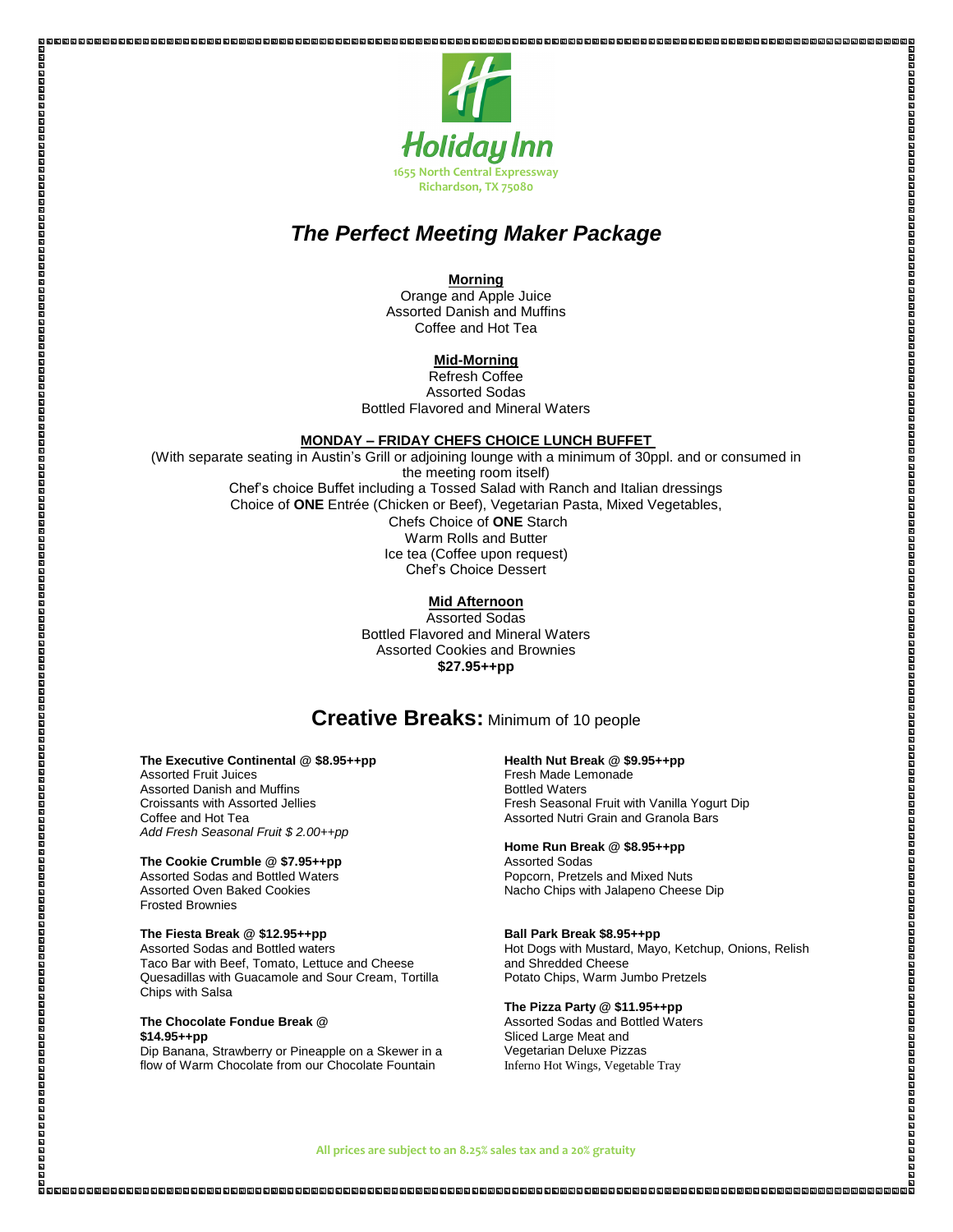

# **Breakfast Selections**

### *PLATED BREAKFAST***:**

Served with Assorted Pastries and Danishes, Hot Tea, Coffee, and Decaffeinated Coffee.

| CINNAMON SWIRL FRENCH TOAST W/SYRUP AND SAUSAGE \$8.25++pp           |  |
|----------------------------------------------------------------------|--|
| CROISSANT SANDWICH WITH SAUSAGE, EGG, CHEESE AND POTATOES \$9.95++pp |  |
| SCRAMBLED EGGS, BACON or SAUSAGE AND HASH BROWNS\$8.95++pp           |  |
| BREAKFAST BURRITO WITH SCRAMBLED EGGS, BELL PEPPER,                  |  |
|                                                                      |  |
|                                                                      |  |
| CHOOSE YOUR OWN OMELET WITH UP TO THREE TOPPINGS,                    |  |
|                                                                      |  |
| BREAKFAST SCRAMBLE WITH SCARMBLED EGGS, POTATOES, SAUSAGE,           |  |
|                                                                      |  |

### *BREAKFAST BUFFETS***:**

\*\*Minimum of 20 people for breakfast buffets. Serve time: 1.5 hours\*\*

### *THE STANDARD BUFFET*

*\$10.00++pp* SCRAMBLED EGGS BACON AND SAUSAGE HASH BROWNS BISCUITS AND GRAVY ASSORTED MUFFINS AND PASTRIES ORANGE JUICE COFFEE AND HOT TEA

### *THE FIESTA BUFFET \$11.25++pp*

SCRAMBLED EGGS W/ JALAPENOS AND CHEDDAR CHEESE BACON AND SAUSAGE BREAKFAST POTATOES FLOUR TORTILLAS AND BUTTER PICO DE GALLO ORANGE JUICE COFFEE AND HOT TEA

### *THE HEARTY BUFFET \$12.25++pp*

SCRAMBLED EGGS BACON AND SAUSAGE HASH BROWNS BISCUITS, GRAVY & JELLY FRENCH TOAST W/SYRUP ASSORTED DANISHES, MUFFINS, AND CROISSANTS FRESH FRUIT TRAY ASSORTED JUICES, COFFEE AND HOT TEA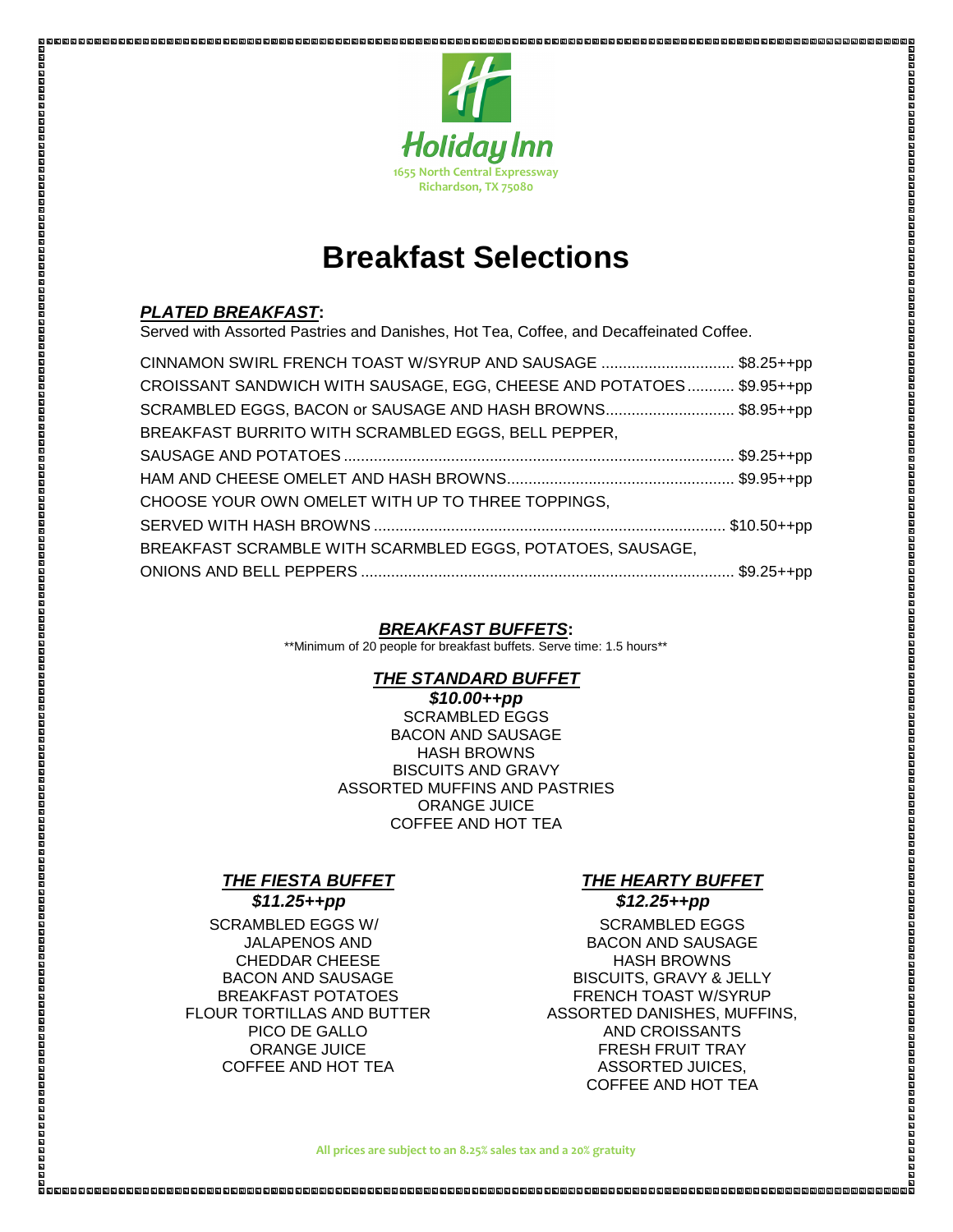

# **A La Carte Selections**

| Hot Cocoa, Hot Tea, and Iced Tea \$ 27.00++ per gallon                  |
|-------------------------------------------------------------------------|
|                                                                         |
| Bottled Spring, Flavored, and Mineral Water\$ 3.00++ each               |
|                                                                         |
|                                                                         |
| Croissants with Butter and assorted Jelly \$ 30.00++ per dozen          |
|                                                                         |
| Assorted Cookies or Brownies\$ 21.00++ per dozen                        |
| Fresh Sliced Fruit Assortment with Vanilla Yogurt \$7.95++ per person   |
| Variety of Domestic Cheeses with Assorted Crackers. \$8.95++ per person |
| Tortilla Chips, Potato Chips, Pretzels, or Popcorn  \$ 21.00++ per bowl |
|                                                                         |
|                                                                         |
|                                                                         |
|                                                                         |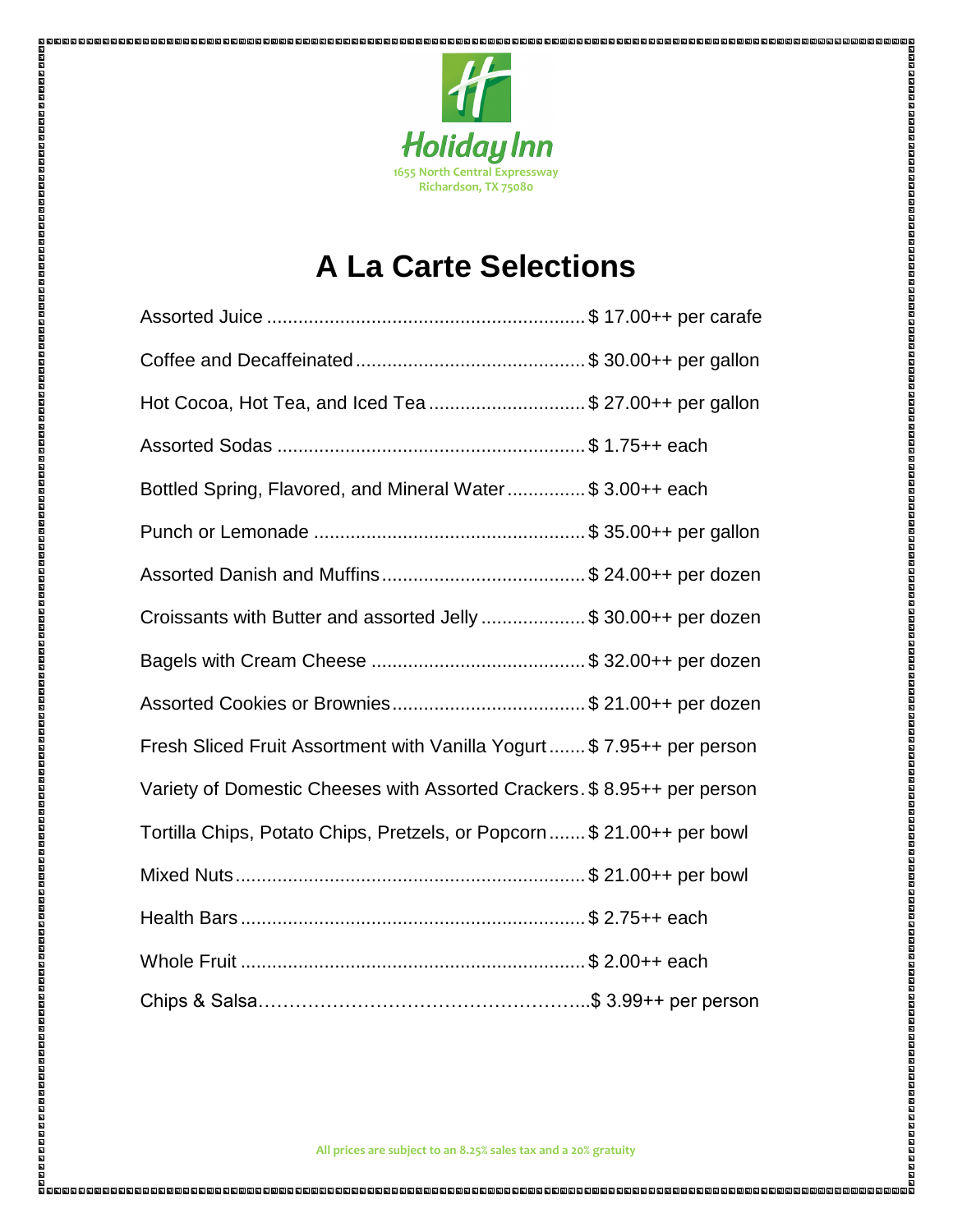

\*\*20 Person Minimum for Plated Meals\*\* 

# **Plated Lunches**

*Plated lunches served with a Garden Salad with dressing, chef's choice of Vegetables, and Fresh Rolls with Butter. Iced Tea and Coffee service included.* 

| BEEF OR CHICKEN BURRITO WITH RANCHERO SAUCE \$ 12.95pp            |  |
|-------------------------------------------------------------------|--|
|                                                                   |  |
| CHICKEN BREAST STUFFED WITH HAM, CHEESE, AND ASPARAGUS  \$16.95pp |  |
| LONDON BROIL IN LIGHT RED WINE DEMI GLACE SAUCE \$ 17.95pp        |  |
|                                                                   |  |
|                                                                   |  |
|                                                                   |  |
|                                                                   |  |
|                                                                   |  |

# **Sandwiches, Salads, and Burgers**

All Sandwiches served with Homemade Potato Chips

| 1/3 lbs. CLASSIC BURGER WITH LETTUCE, TOMATO, AND PICKLE\$ 11.95pp |  |
|--------------------------------------------------------------------|--|
| CHEF'S WRAP WITH TURKEY, LETTUCE, TOMATO, BACON, SHREDDED          |  |
| CHESSE AND RANCH DRESSING ROLLED IN A 12" TORTILLA\$ 10.95pp       |  |
|                                                                    |  |
|                                                                    |  |
|                                                                    |  |
| PORTOBELLO MUSHROOM SANDWICH ON A KAISER ROLL WITH                 |  |
|                                                                    |  |
|                                                                    |  |
|                                                                    |  |
| TRIO SALAD (PASTA, CHICKEN AND TUNA SALADS) WITH                   |  |
|                                                                    |  |

# **Box Lunch Specials**

| Includes Chips, Bottled Water, Apple and Cookies |  |
|--------------------------------------------------|--|
|                                                  |  |
| Includes Chips, Bottled Water, Apple and Cookies |  |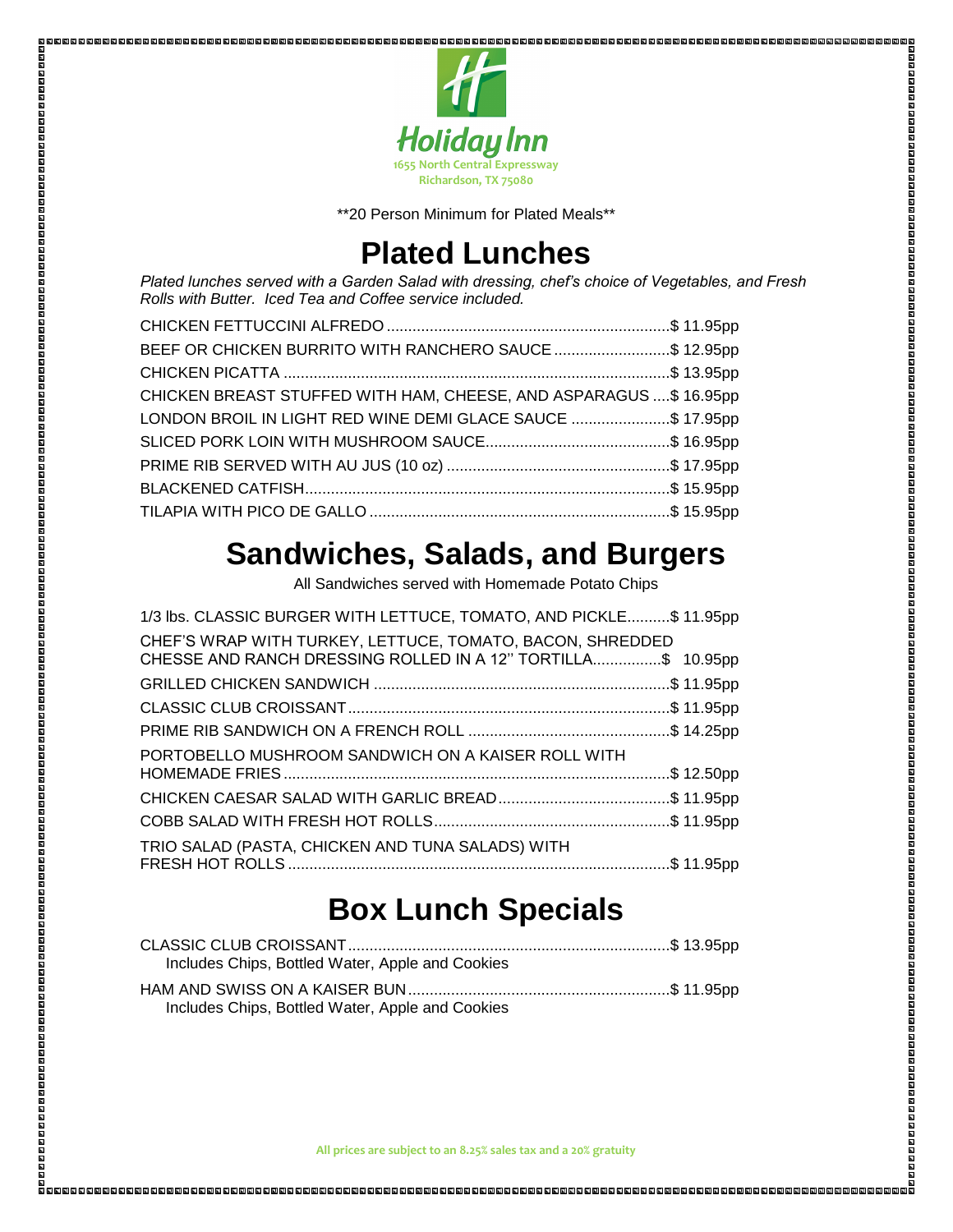

# **Lunch Buffets**

\*\*40 Person Minimum for Buffets\*\*

### *ITALIAN BUFFET*

*@ 18.95++pp*

CAESAR SALAD ANTIPASTO SALAD BOWTIE PASTA WITH MARINARA SAUCE HOME MADE BEEF LASAGNA FRESH SEASONAL VEGETABLES GARLIC BREAD DESSERT ICED TEA AND COFFEE

### *TEXAS BBQ BUFFET @ 22.95++pp*

TOSSED SALAD WITH RANCH DRESSING POTATO SALAD RANCH STYLE BEANS CORN ON THE COB BBQ BEEF BRISKET ROLLS AND BUTTER DESSERT ICED TEA AND COFFEE

### *DELI BUFFET @ 14.95++pp*

TOSSED SALAD WITH DRESSING RELISH TRAY W/PICKLES, ONIONS, MUSTARD MAYONAISSE, LETTUCE & TOMATOES THREE ASSORTED COLD CUTS THREE ASSORTED CHEESES ASSORTED BREADS & CROISSANTS POTATO SALAD OR COLE SLAW POTATO CHIPS COOKIES AND BROWNIES ICED TEA AND COFFEE

### *FIESTA FEAST BUFFET*

*@ 18.95++pp*

TOSSED SALAD WITH SOUTHWEST DRESSING SPANISH RICE CHARRO BEANS CHICKEN FAJITAS BEEF TACOS LETTUCE, TOMATOES, CHEESE, AND GUACAMOLE TORTILLA CHIPS WITH SALSA FLOUR AND CORN TORTILLAS WITH BUTTER DESSERT ICED TEA AND COFFEE

### *AMERICAN BUFFET @ 22.95++pp*

TOSSED SALAD WITH TWO DRESSINGS SLICED LONDON BROIL WITH MUSHROOM SAUCE OR ROASTED CHICKEN MASHED POTATOES FRESH SEASONAL VEGETABLES ROLLS AND BUTTER DESSERT ICED TEA AND COFFEE

### *SOUP AND SALAD BAR @ 13.95++pp*

COMPLETE SALAD BAR, ASSORTED DRESSINGS AND GARNISHES, CHICKEN SALAD, PASTA SALAD, & THREE BEAN SALAD. CREAM OF BROCCOLI SOUP, TORTILLA SOUP FRESH WHEAT AND SOURDOUGH ROLLS FRESH SEASONAL FRUIT TRAY DESSERT ICED TEA AND COFFEE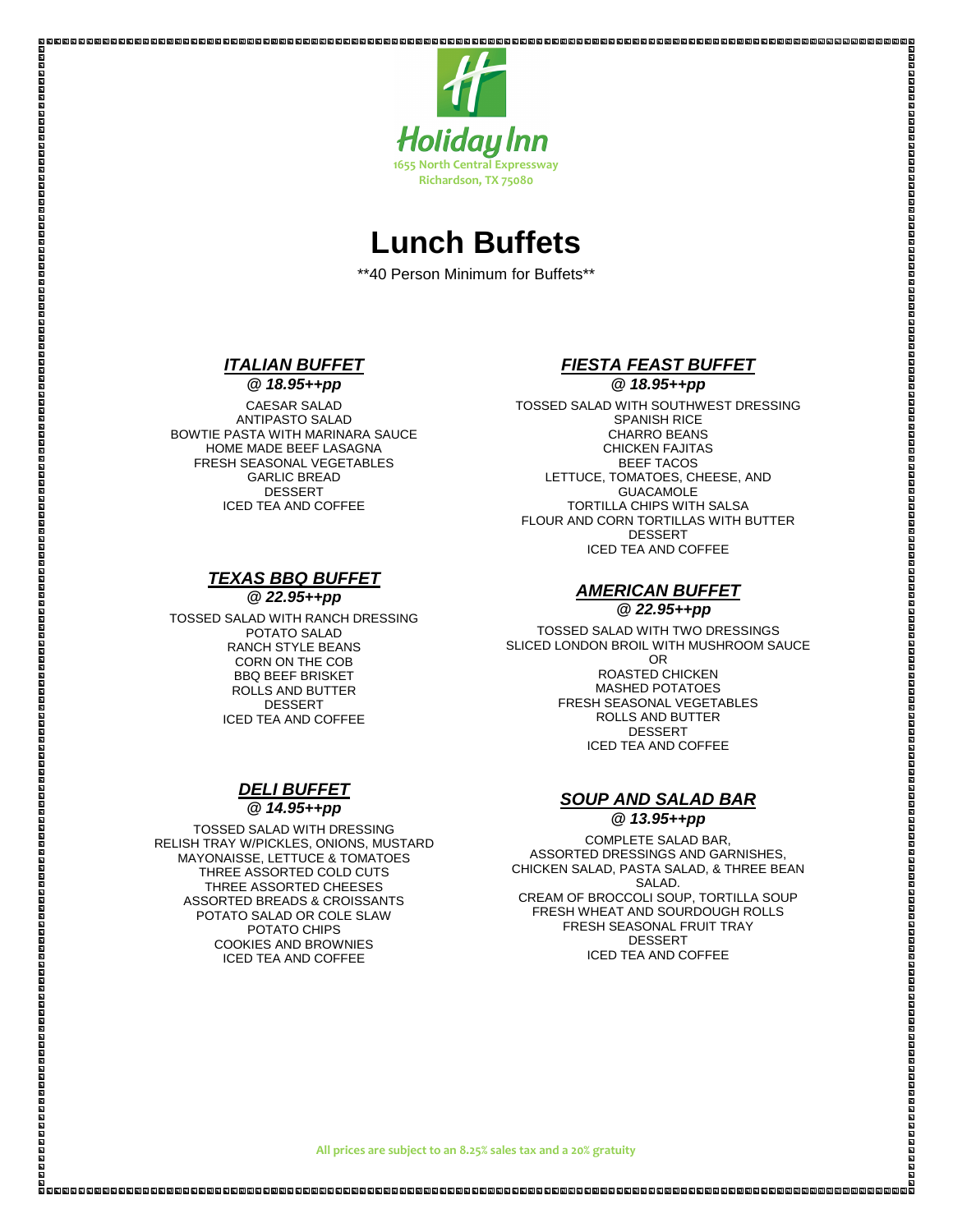

# **Dessert Selections**

\*\*Available with any Entrée purchase for Lunch or Dinner\*\* *@ \$3.95++ pp*

*Cheesecake with Strawberry Sauce*

*Louisiana Style Bread Pudding with Caramel Sauce (Warm)*

*Pecan, Blueberry, Apple Cinnamon, Peach or Cherry Cobbler (Hot)*

*Carrot Cake*

*Pecan Pie with Whipped Cream*

*Chocolate Mousse with Whipped Cream*

*Lemon Merinque Pie*

*Black Forest Chocolate Cake Chocolate Cake*

*Italian Cream Cake*

*Sliced Fresh Fruit Plate* 

*Dutch Apple Pie with Whipped Cream*

*Boston Cream Pie*

*German Chocolate Cake*

*Sacher Torte*

*Tiramisu*

# **The Ultimate Dessert**

*CHOCOLATE FOUNTAIN* FOUNTAIN THAT PRODUCES A CONTINUOUS FLOW OF WARM CHOCOLATE FOR YOUR GUEST TO DIP THEIR FRUIT IN

*@ \$275.00 ++ ea.*

**\*\***ADD STRAWBERRIES, BANANAS OR PINEAPPLE *@ \$2.95++* **per person\*\* \*\***ADD MARSHMALLOWS OR PRETZELS *@ \$1.95++* **per person\*\* \*\***COMBO SLICED FRUIT *@ \$2.75++* **per person\***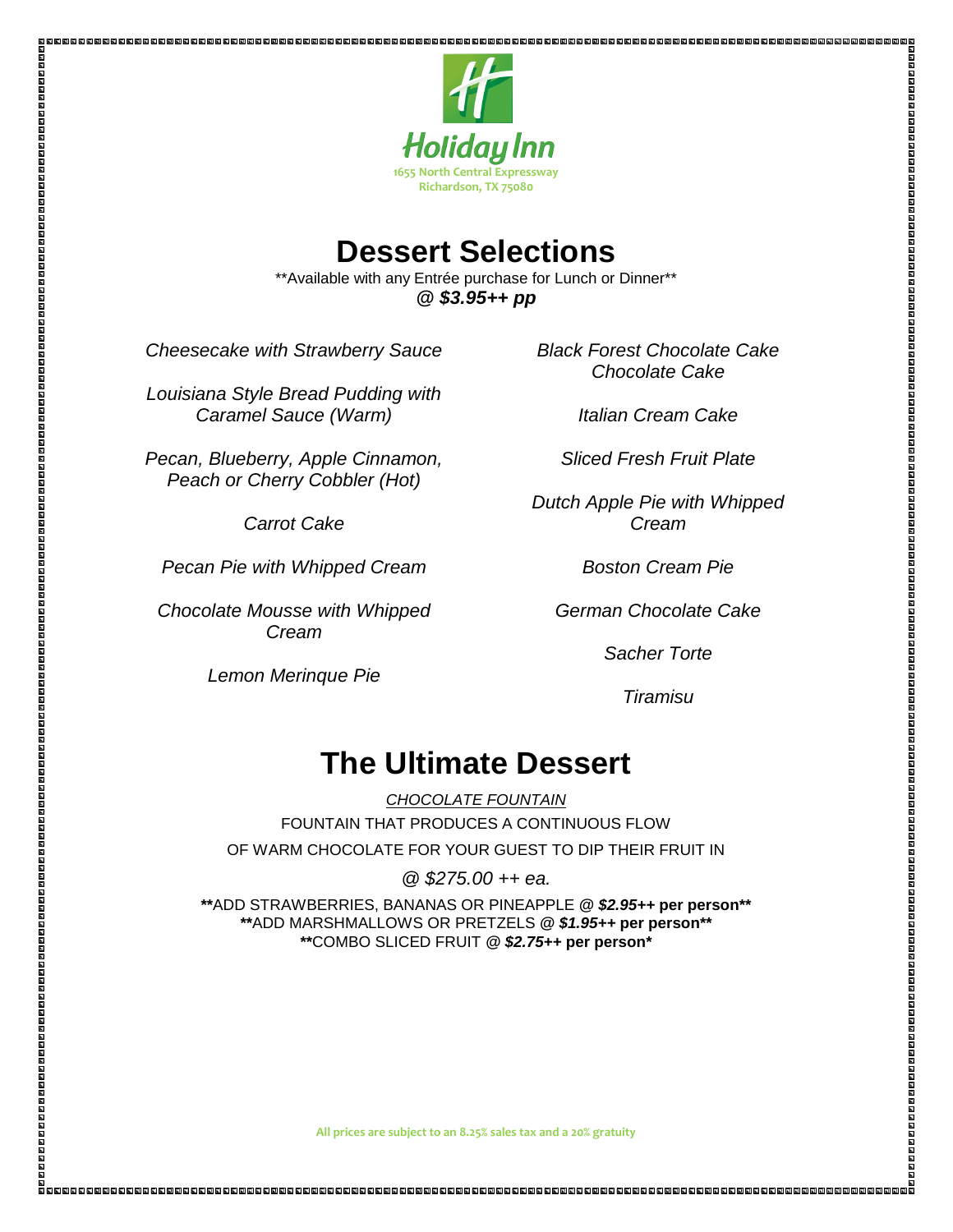

# Plated Dinners

\*\*20 Person Minimum for Plated Meals\*\*

### *SOUP SELECTIONS:*

### *APPETIZERS:*

### *MAIN COURSE:*

*All entrees are served with a Tossed Green Salad with choice of dressing or Caesar Salad. Entrees are served with Chefs Choice of Vegetable and Choice of Starch. Fresh Warm Rolls and Butter, Iced Tea and Coffee* 

| STUFFED CHICKEN, (WITH PROSCHUTTO HAM, MONTERREY JACK CHEESE, & FRESH ASPARAGUS) \$22.95PP |  |
|--------------------------------------------------------------------------------------------|--|
| MONTEREY CHICKEN, (OLIVES, PEPPERS, TOMATOES, MONTEREY JACK CHEESE, BBQ SAUCE) \$20.95PP   |  |
|                                                                                            |  |
|                                                                                            |  |
|                                                                                            |  |
|                                                                                            |  |
|                                                                                            |  |
|                                                                                            |  |
|                                                                                            |  |
|                                                                                            |  |
|                                                                                            |  |
|                                                                                            |  |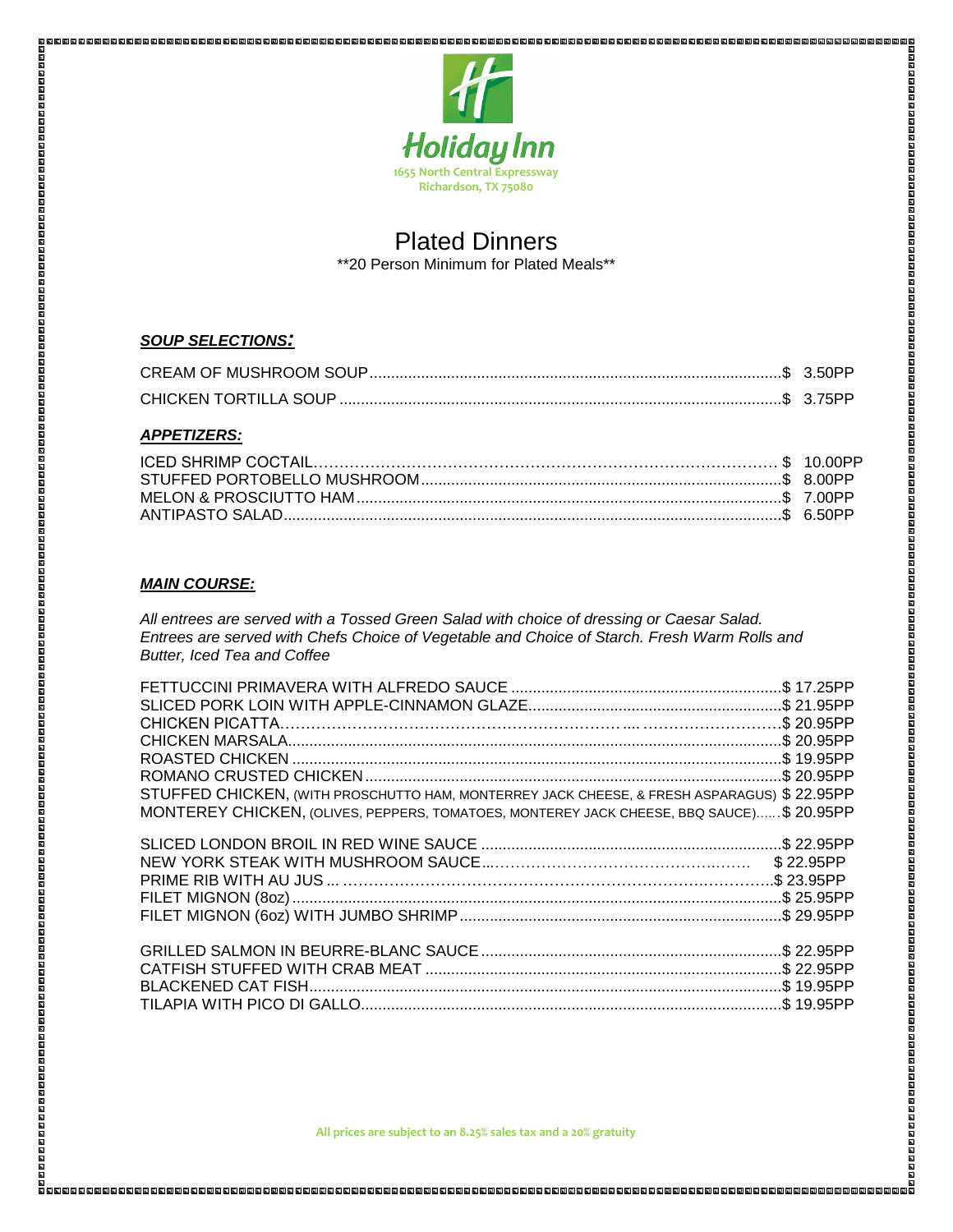

# **Dinner Buffets**

\*\*40 Person Minimum for Buffets\*\*

### **AMERICAN BUFFET**

\$23.95++pp

COMPLETE SALAD BAR: FEATURING GARDEN SALAD WITH TWO HOUSE DRESSINGS, SALAD GARNISHES, AND TWO SPECIALTY SALADS ROASTED CHICKEN OVEN ROASTED OR MASHED POTATOES CORN ON THE COBB FRESH SEASONAL VEGETABLES DESSERT ASSORTED DINNER ROLLS AND BUTTER ICED TEA AND COFFEE

### **ITALIAN BUFFET**

\$28.95++pp COMPLETE SALAD BAR: FEATURING GARDEN SALAD WITH TWO HOUSE DRESSINGS, CAESAR SALAD, GARNISHES, AND TWO SPECIALTY SALADS CHICKEN PICATTA FETTUCCINI ALFREDO GRILLED ZUCHINI AND SQUASH GARLIC BREAD DESSERT ICED TEA AND COFFEE

### **THE ISLANDER'S BUFFET**

\$32.95++pp COMPLETE SALAD BAR: FEATURING GARDEN SALAD WITH TWO HOUSE DRESSINGS, SALAD GARNISHES, AND TWO SPECIALTY SALADS GRILLED SALMON SHRIMP SKEWERS SCAMPI STYLE RICE PILAF MIXED VEGETABLES ASSORTED DINNER ROLLS AND BUTTER DESSERT ICED TEA AND COFFEE

### **MEXICAN BUFFET**

\$27.95++pp

COMPLETE SALAD BAR: FEATURING GARDEN SALAD WITH TWO HOUSE DRESSINGS, SALAD GARNISHES, AND TWO SPECIALTY SALADS BEEF TACO BAR INCLUDING SEASONED TACO MEAT WITH TACO SHELLS, LETTUCE, TOMATOES, SHREDDED CHEESE, AND FRESH SALSA CHICKEN OR BEEF FAJITAS WITH GRILLED ONIONS AND GREEN PEPPERS CHEESE ENCHILADAS WITH RANCHERO SAUCE SPANISH RICE & CHARRO BEANS FLOUR TORTILLAS WITH BUTTER DESSERT ICED TEA AND COFFEE

### **NEW ORLEANS BUFFET**

@ \$29.95++pp

COMPLETE SALAD BAR: FEATURING GARDEN SALAD WITH TWO HOUSE DRESSINGS, SALAD GARNISHES, AND TWO SPECIALTY SALADS BLACKENED CATFISH CAJUN CHICKEN DIRTY RICE OKRA VEGETABLE MIX ASSORTED DINNER ROLLS AND BUTTER DESSERT ICED TEA AND COFFEE

## **VEGETARIAN BUFFET**

@ \$21.95++pp

COMPLETE SALAD BAR: FEATURING GARDEN SALAD WITH TWO HOUSE DRESSINGS, CAESAR SALAD, SALAD GARNISHES, COLESLAW, POTATO SALAD AND THREE BEAN SALAD MINESTRONE SOUP BAKED VEGETABLE LASAGNA MIXED VEGETABLES GARLIC BREAD DESSERT ICED TEA AND COFFEE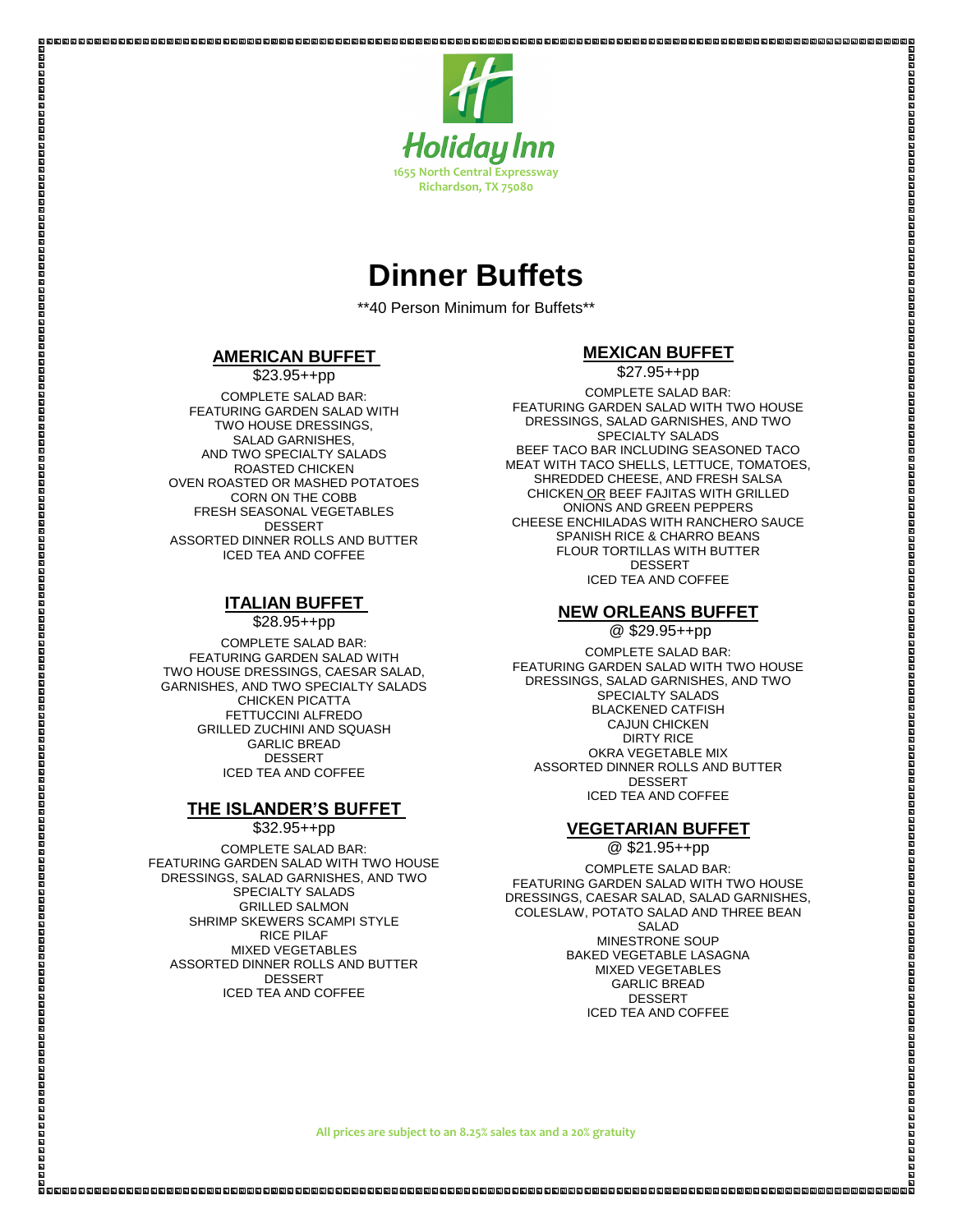

# *Buffet Dinners for Receptions*

*The Classic Buffet @ \$22.95pp++ (2 hrs.)* 

*Punch Fountain Complete Salad bar including Tossed Salad, two Dressings, Garnishes, and two Specialty Salads Crisp Vegetable Assortment with Ranch Dip Roasted Chicken Oven Roasted New Potatoes Fresh Vegetables Dinner Rolls and Butter Iced Tea and Coffee Service House Champagne Toast with the cutting of the Cake*

### *The Traditional Buffet @ \$26.95 pp++ (2 hrs.)*

*Punch Fountain Complete Salad bar including Tossed Salad, two Dressings, Garnishes, and two Specialty Salads Fresh seasonal Fruit and Cheese Display Vegetable Lasagna Sliced London Broil Marsala Oven Roasted New Potatoes Wild Rice Fresh Vegetables Dinner Rolls and Butter Iced Tea and Coffee Service House Champagne Toast with the cutting of the Cake*

### *The Deluxe Buffet @ \$30.00 pp++ (2 hrs.)*

*Punch Fountain Complete Salad bar including Tossed Salad, three Dressings, Garnishes, Two Specialty Salads, Fresh seasonal Fruit and Cheese Display Crisp Vegetable Assortment with Ranch Dip Pecan Crusted Chicken Sliced Prime Rib au Jus Oven Roasted New Potatoes, Rice Pilaf Fresh Vegetables Dinner Rolls and Butter Iced Tea and Coffee Service House Champagne Toast with the cutting of the Cake*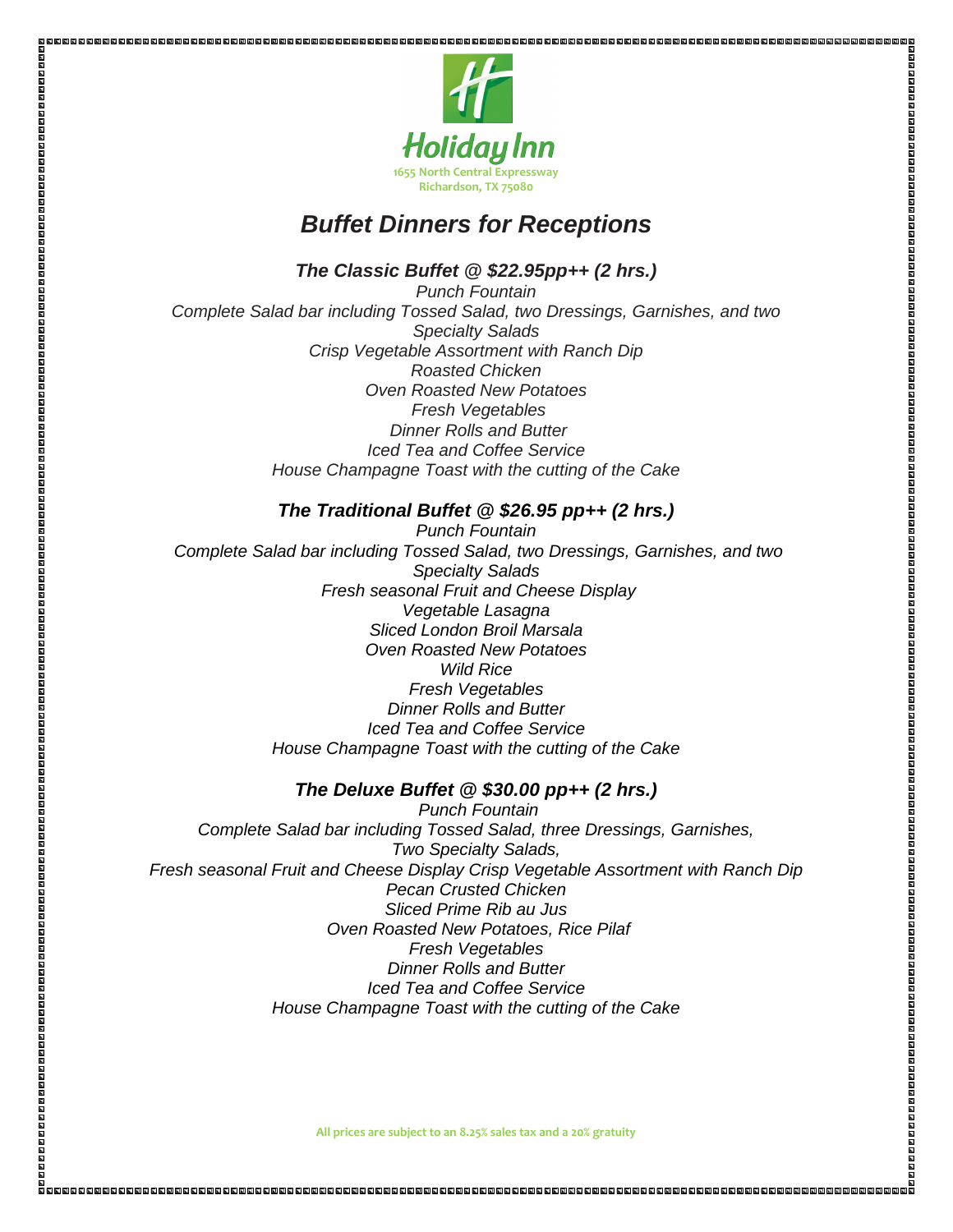

# *Hors D' Oeuvres Buffets*

### *Light Hors D' Oeuvres @ \$24.95 pp++ (1.5 hrs.)*

*Punch Fountain Fresh seasonal Fruit and Cheese Display Vegetable Assortment with Ranch Dip Iced Tea and Coffee Service Mixed Nuts and Wedding Mints on the Cake table House Champagne Toast with the cutting of the Cake (You're Choice of Three different Hors D' Oeuvres)*

### *Heavy Hors D' Oeuvres @ \$34.95 pp++ (1.5 hrs.)*

*Punch Fountain Fresh seasonal Fruit and Cheese Display Vegetable Assortment with Cucumber-Dill Dip Prime Rib Carvers Stations with Mustard, Mayonnaise, au Jus, Dinner Rolls and Butter (Carvers Fee \$45.00) Pasta Station with chef's choice of two Pastas, two Sauces, and fresh accompaniments (Chef Fee \$45.00) Iced Tea and Coffee Service Mixed Nuts and Wedding Mints on the Cake table House Champagne Toast with the cutting of the Cake (You're Choice of Two different Hors D' Oeuvres)*

> *Choice Hors D' Oeuvres Available to be purchased by the dozen upon request*

*Deviled Eggs Cantaloupe Melon with Prosciutto Ham Smoked Salmon Pinwheels Salami Coronets with Herbed Cream Cheese Gratinee of Mushroom Caps with Crab Chicken Strips with BBQ Sauce Potato Skins with Cheddar Cheese and Bacon Vegetarian Egg Rolls with Sweet and Sour Sauce Mini Burritos with Cheese Sauce Fried Mozzarella Sticks with Marinara Sauce Chicken Drummettes Swedish Meatballs Mini Quiche Stuffed Jalapeños Smokey Sausage Links Quesadillas with Sour Cream and Guacamole Spinach and Feta Cheese Phyllos*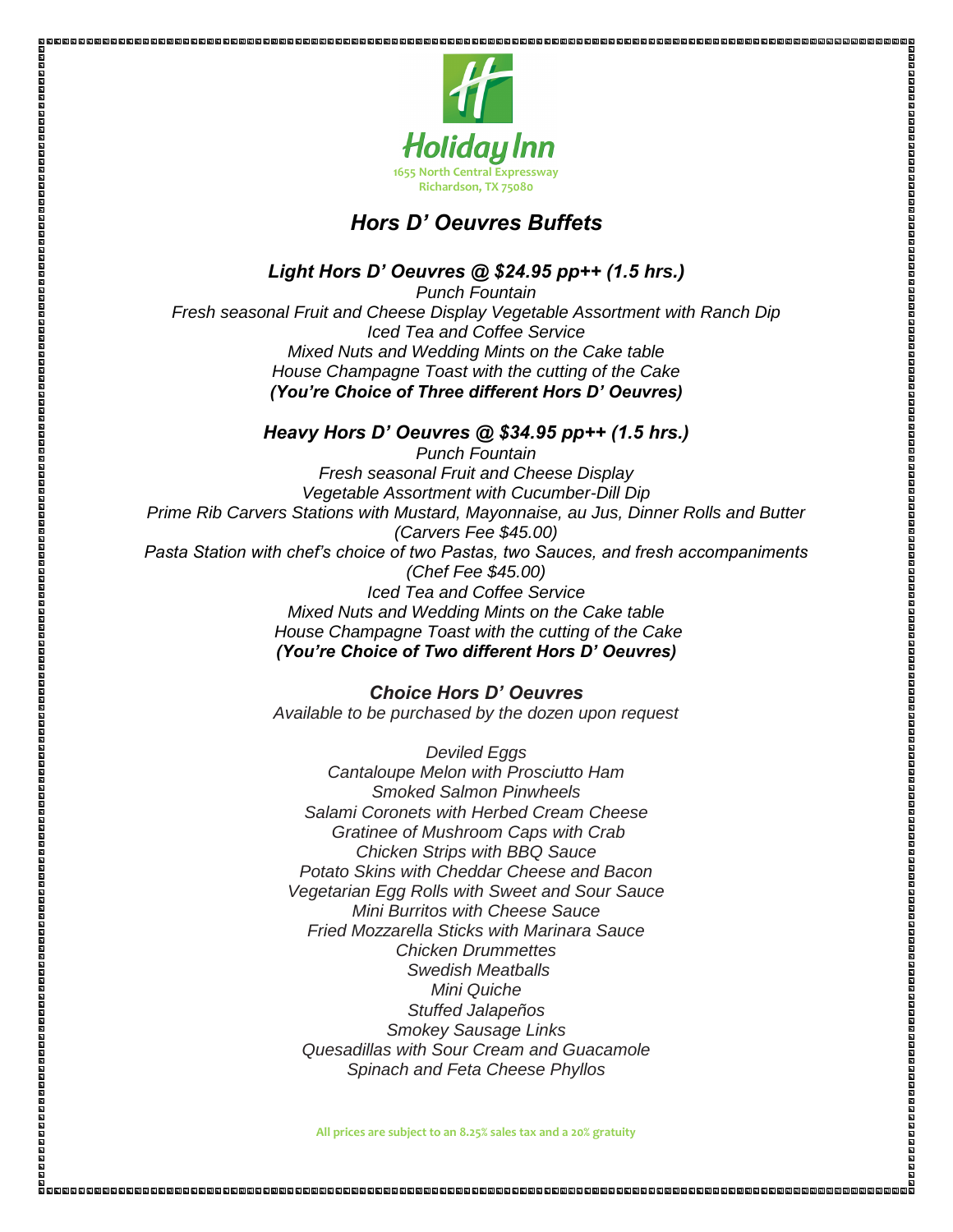

# **Reception Starters**

### **DOMESTIC CHEESE TRAY**

VARIETY OF DOMESTIC CHEESES SERVED WITH SLICED FRENCH BREAD, CRACKERS AND FRESH FRUIT GARNISH

SMALL \$100.00++ (0-35 Guests) MEDIUM \$250.00++ (35-150 Guests) LARGE \$500.00++ (150+ Guests)

### **FRESH SEASONAL FRUIT MIRROR**

ASSORTED, FRESHLY SLICED DOMESTIC FRUITS

SMALL \$75.00++ (0-35 Guests) MEDIUM \$175.00++ (35-150 Guests) LARGE \$400.00++ (150+ Guests) \*\*ADD PINAPPLE SHOW TREE\*\* \$25.00+ ea.

### **ASSORTED TEA SANDWICHES**

MIXED TEA SANDWICHES ON WHITE AND WHEAT BREAD WITH CHICKEN, TUNA, VEGETABLE AND CHEESE SPREADS

SMALL \$100.00++ (0-35 Guests) MEDIUM \$250.00++ (35-150 Guests) LARGE \$500.00++ (150+ Guests)

### **FRESH SEASONAL VEGETABLE PLATTER**

VARIETY OF FRESH CUT VEGETABLES WITH RANCH DIP

SMALL \$75.00++ (0-35 Guests) MEDIUM \$175.00++ (35-150 Guests) LARGE \$400.00++ (150+ Guests)

# **Carving Stations**

**\*\*\$45.00 CARVING FEE PER 1.5 HOUR PERIOD \$20.00 per hour for each additional hour\*\***

### **WHOLE ROASTED TURKEY**

WITH MAYONAISSE, MUSTARD, AND ASSORTED ROLLS SERVES APPROXIMATELY 40 GUESTS **\$ 175.00++ ea.**

### **HONEY BAKED HAM**

WITH MAYONAISSE, MUSTARD, AND ASSORTED ROLLS SERVES APPROXIMATELY 50 GUESTS **\$ 225.00++ ea.**

### **ROASTED PRIME RIB**

WITH MAYONNAISE, MUSTARD, AU JUS, HORSERADISH, AND ASSORTED ROLLS SERVES APPROXIMATELY 50 GUESTS **\$ 375.00++ ea.**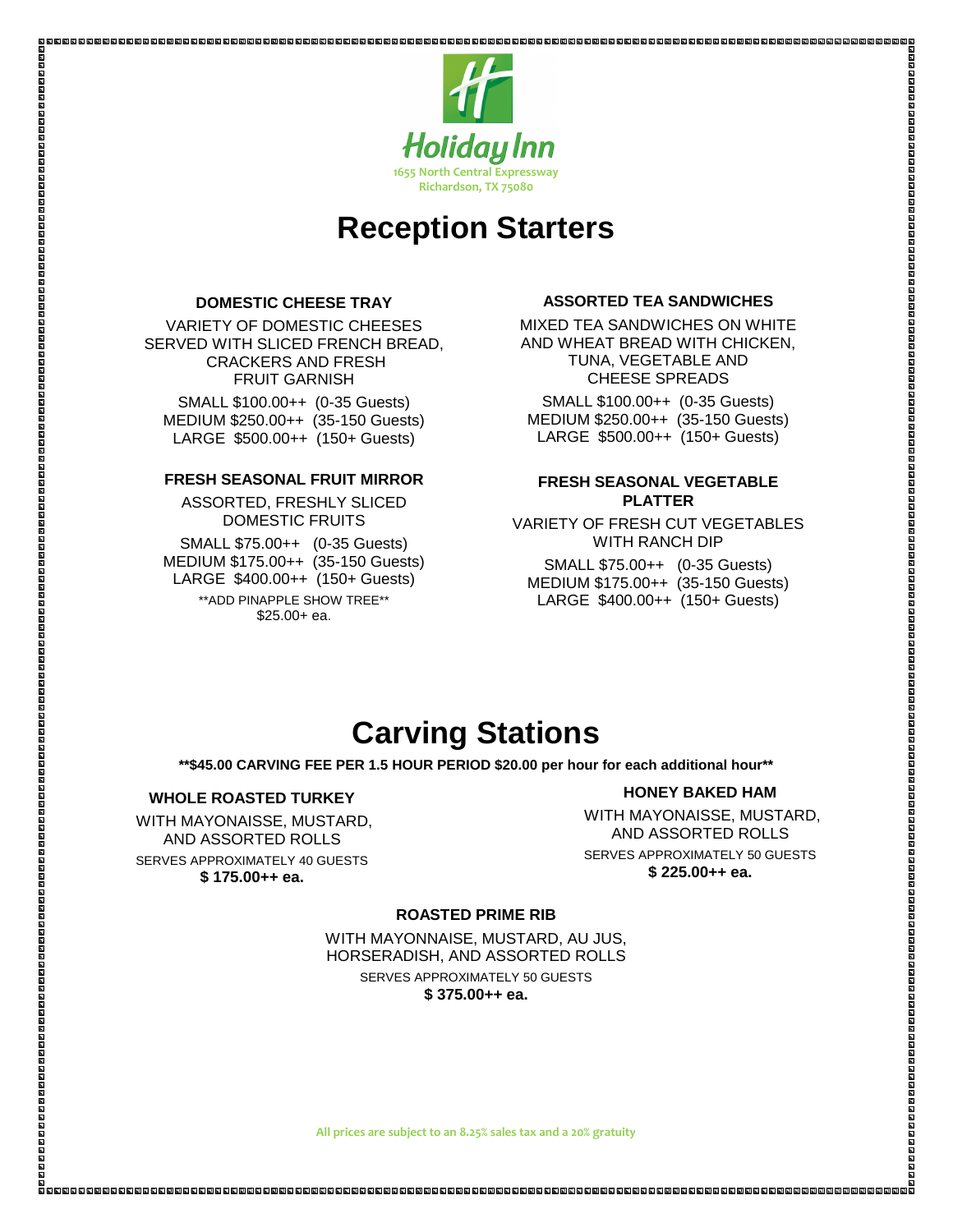

# **Hors D' Oeuvres**

# *SERVED COLD*

**Priced @ \$ 33.00++ per dozen**

Deviled Eggs Cantaloupe Melon with Prosciutto Ham Skewer of Fresh Fruit and Yogurt Dip Shrimp Canape Colorful Vegetable Canape Smoked Salmon Pinwheels Salami Coronets with Herbed Cream Cheese Chocolate Dipped Strawberries

# *SERVED HOT*

### **Priced @ \$ 30.00++ per dozen**

- Chicken Drumettes Swedish Meatballs Gratinee of Mushroom Capps with Crab Chicken Strips with BBQ Sauce Fried Shrimp with Cocktail Sauce Potato Skins w/Cheddar Cheese &Bacon Vegetarian Egg Rolls with Sweet and Sour Sauce Mini Burritos with Cheese Sauce
- Mini Quiche Stuffed Jalapenos Chicken Satay with Spicy Peanut Sauce Smokey Sausage Links Spinach and Feta Cheese Phyllos Quesadillas w/Sour Cream & Guacamole Homemade Fried Mozzarella Sticks Beef Satay with Onion, Peppers & Pineapple in Teriyaki Sauce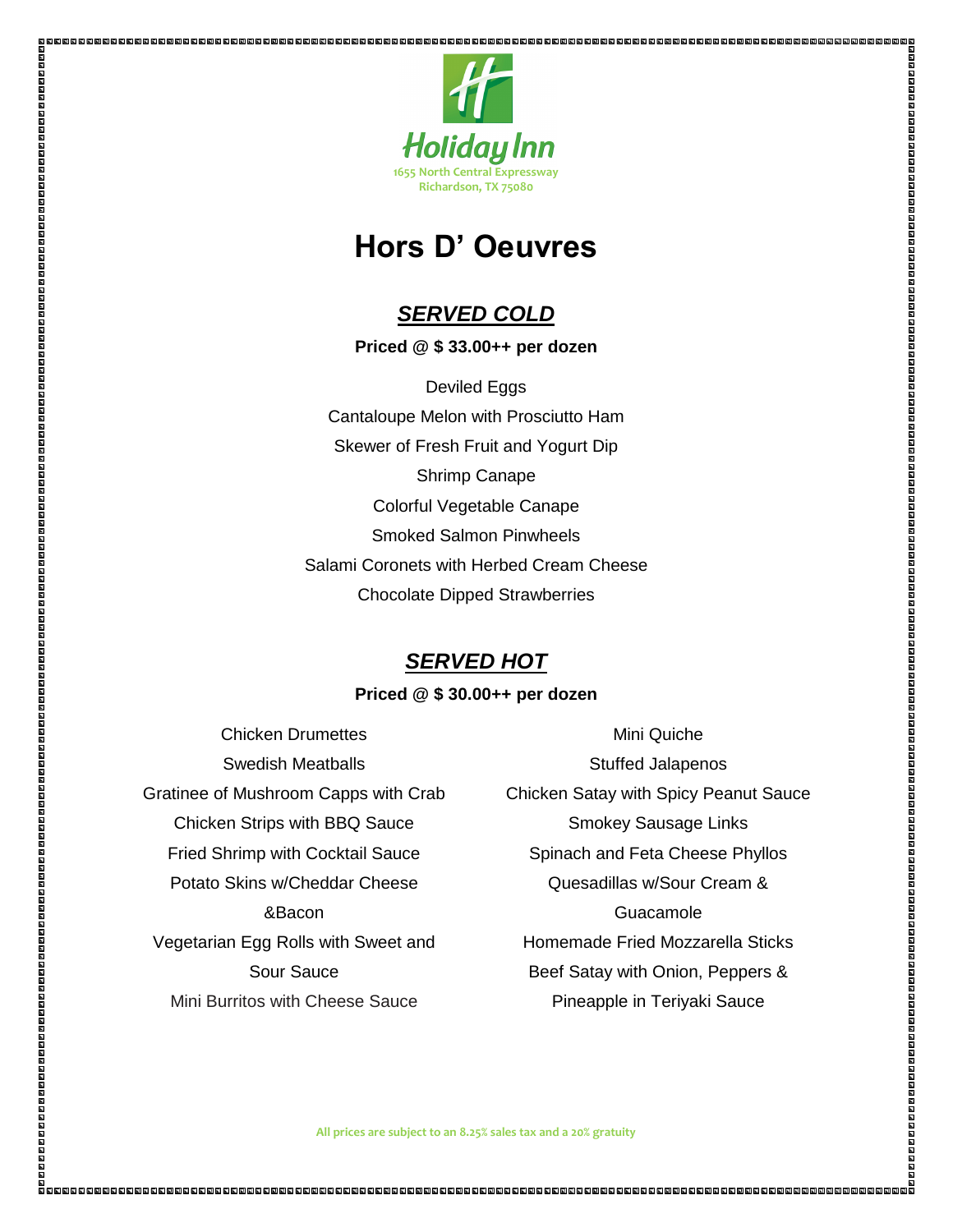

# **Beverage Selections:**

### **DRINK PACKAGE**

UNLIMITED CALL BRANDS, BEER AND WINE FOR 3 HOURS \$33.00 inclusive PER PERSON

### **DOMESTIC KEG OF BEER…..\$350.00+**

### **MARGARITA MACHINE WINES**

MARGARITA MACHINE……………\$300.00+ HOUSE WINE……………………….\$30.00+ INCLUDES MACHINE RENTAL WITH TEQUILA AND PER 1.5 LITER BOTTLE; 9-10 GLASSES PER BOTTLE MIX, SERVES APPROXIMATLY 80 SERVINGS, FOR CHARDONNAY, MERLOT, ZINFANDEL, OR ADDITIONAL BATCH IS \$100.00+ CABERNET SAUVIGNON

PREMIUM …………………………....\$425.00+ BOTTLED PREMIUM WINES……. WINE LIST WITH JOSE CUERVO GOLD AND GRAND MARNIER AVAILABLE BY REQUEST

SERVED BY THE BOTTLE; 7-8 GLASSES PER BOTTLE. SERVED BY THE GALLON (+/- 40 CUPS)

### **CHAMPAGNE PUNCH SERVICE**

HOUSE CHAMPAGNE…………\$18.00+ TROPICAL PUNCHES…...………. \$35.00+ HOUSE CHAMPAGNE PUNCH…. \$55.00+

\*BARTENDER FEE OF \$75.00 APPLIES FOR FOUR HOURS FOR ALL CASH AND HOSTED BARS.\* \*DUE TO LIQUOR LICENSE RESTRICTIONS NO ALCOHOL CAN BE PRESENT IN ROOM AFTER 12 MID NIGHT \* \*PM SOCIAL EVENTS WITH ACCESS TO ALCOHOL REQUIRE SECURITY @ \$27.00 WITH A FOUR HOUR MINIMUM.\*

20% GRATUITY ADDED TO ALL HOSTED BEVERAGES. SALES TAX INCLUDED.